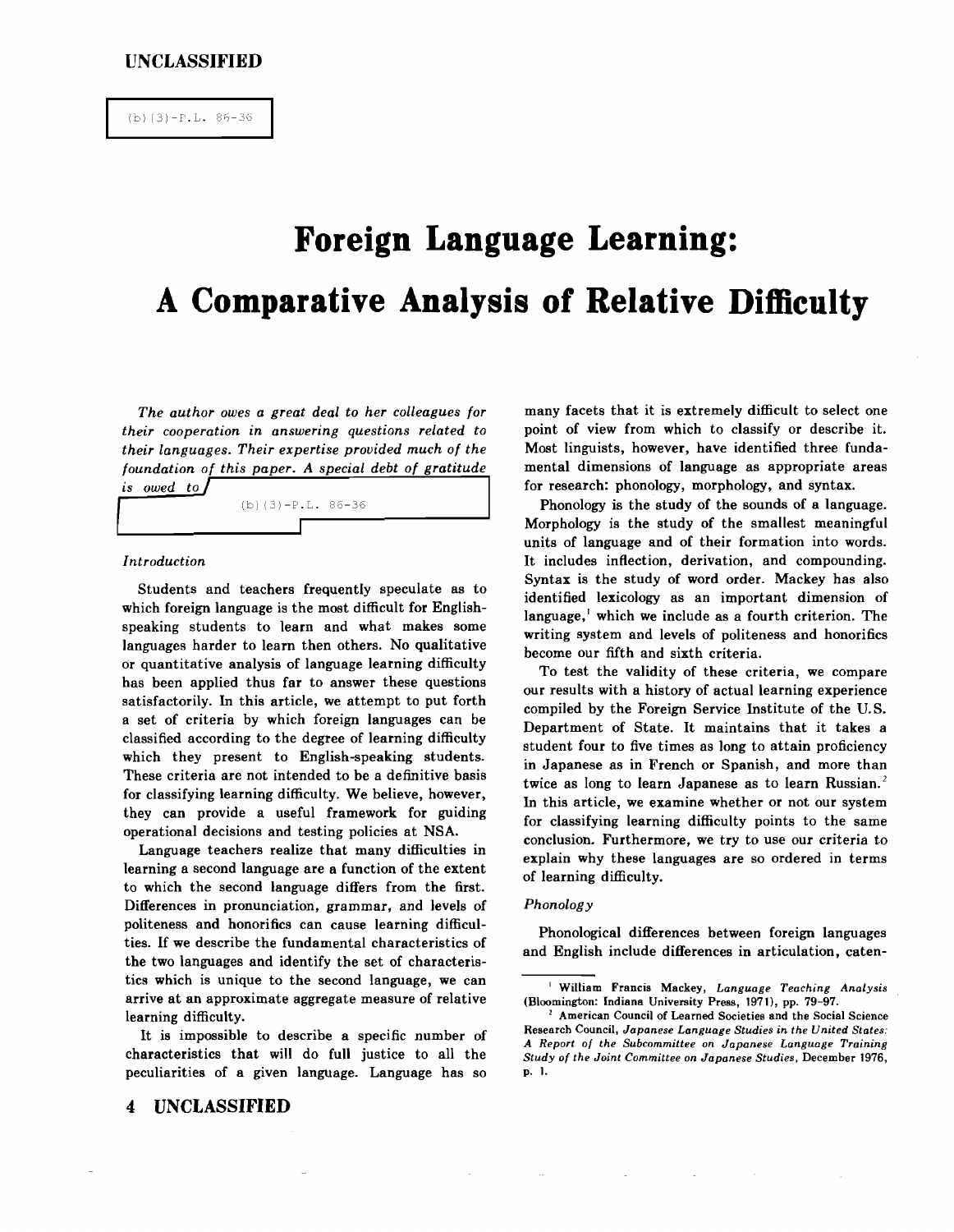ation, rhythm, and intonation. With respect to articulation, we determine which vowels and consonants do not exist in the first language and which ones are simply pronounced differently. Examining the vowels of English and Standard French, we learn that English lacks the following French vowel phonemes (represented by International Phonetic Alphabet symbols): */o/ tot, /e/ the, /y/ lune,*  $/\cancel{\phi}$ */ feu, /*  $\phi$ <sup>2</sup>/ *boeuf.* As most French teachers will verify, these are the vowels which, along with the nasals, give English speakers difficulty in learning French. When comparing the consonants of English and Standard Japanese, we see that English lacks the following: the glottal stop  $\overline{Q}$ *hitte, rippa,* and the nasal /N/ *ongaku.* These sounds generally present learning difficulties for Englishspeaking students. A sound may cause learning difficulty if it does not exist in the students' first language, is pronounced differently, or occurs in a different position in a word.

Languages differ in the way they divide the stream of speech into syllables and in the structure or makeup of their syllables. Even though English and Japanese have the sounds /b/, /y/, /o/, /i/, /n/, English students have difficulty in combining them in Japanese words such as *byooin* and *biyooin:* Not only the combinations themselves are different, but also the positions in which they occur. It is easy for English speakers to end a work in *I-ts/,* as in the word *cats,* but hard for them to begin a word with *lte-},* as in the Japanese *tsuki* or in the Russian *tsentr.*

Languages react in various ways when two or more of their speech sounds come together. Assimilation takes place if one of the sounds changes to become similar to its adjacent sound, as in / $\phi$  izbuk/ for *this book*, and /teig $\phi$  is/ for *take this*. Elision may occur when two or more sounds come together, as in  $/e\sigma/$ . for *ever* in which /v/ is dropped.

Languages vary in the way they link together or separate words and phrases. The rules of liaison in French, for example, as seen in */lez*  $\epsilon$  tr/ for *les etres* and /leg tr/ for *les hetres*, are quite different from the English linking glides: two  $/\omega/$  oranges, three  $/j$  / apples, and more  $/\gamma$  apples.

The differences in juncture must also be considered in language comparison. This feature links and separates syllables and prevents the identical pronunciation of such similar sentences as *it's an aim* versus *it's* a *name,* and *send them aid* versus *send the maid.* Such combinations may vary from one language to the next.

Each language has its own rhythm. Japanese has a syllable-timed rhythm, English a stress-timed rhythm. In Japanese, every syllable is given almost equal time: in the word *Okinawa,* each of the four syllables is pronounced with equal duration. In English, each unit of rhythm is made of a number of syllables, and the loudness of each syllable is affected by the number of syllables in the units of rhythm and by their relative importance. The vowel of *man,* for example, is longer than the same vowel in *manager.* and is even longer than the same sound in *serviceman.*

Some pairs of languages have much greater differences in intonation than others. A Japanese speaking English is easily recognized by his intonation-that is, when he unconsciously applies the intonation patterns of his own language to English sentences. Pitch and stress are elements whose variations are related to intonation. The musical pitch of the voice-a rising, falling, level, or falling-rising inflection-serves a phonemic purpose. Linguists such as Pike, **Hill,** and Trager note that these four tone phonemes occur in English. In Japanese, pitch and tone also act as distinguishing marks of morphemes, as in /hashi/ which means "edge," "chopsticks," "bridge," or "beak," depending upon pitch or tone.

No two languages share exactly the same sound system; therefore, the sound system of any language may, to a greater or lesser degree, be a learning problem to students.

#### *Morphology*

Not all languages have the same grammatical system. Some languages have no inflection, while others have inflection or derivation. Chinese, for instance, has no inflection. A Chinese sentence consists of a string of formally independent words with each word expressing a distinct idea, incapable of inflection or formal variation. The chief means of indicating grammatical relationships are by word order and auxiliary words. Chinese has no affixes-prefixes, suffixes, or infixes, although it does have compounding as other languages do. In the Chinese sentence "Man love woman," which may be looked upon as the practical equivalent of "The man loves the woman," the three concrete concepts-the subject, the object, and the action-are each directly expressed by a monosyllabic word. The state of definiteness or indefiniteness; number, gender, and person; tense, mood, and aspect-all these are given no morphological expression in the Chinese sentence.<sup>3</sup>

<sup>&</sup>lt;sup>3</sup> Edward Sapir, *Language* (New York: Harcourt, Brace and World, Inc., 1949), p. 92.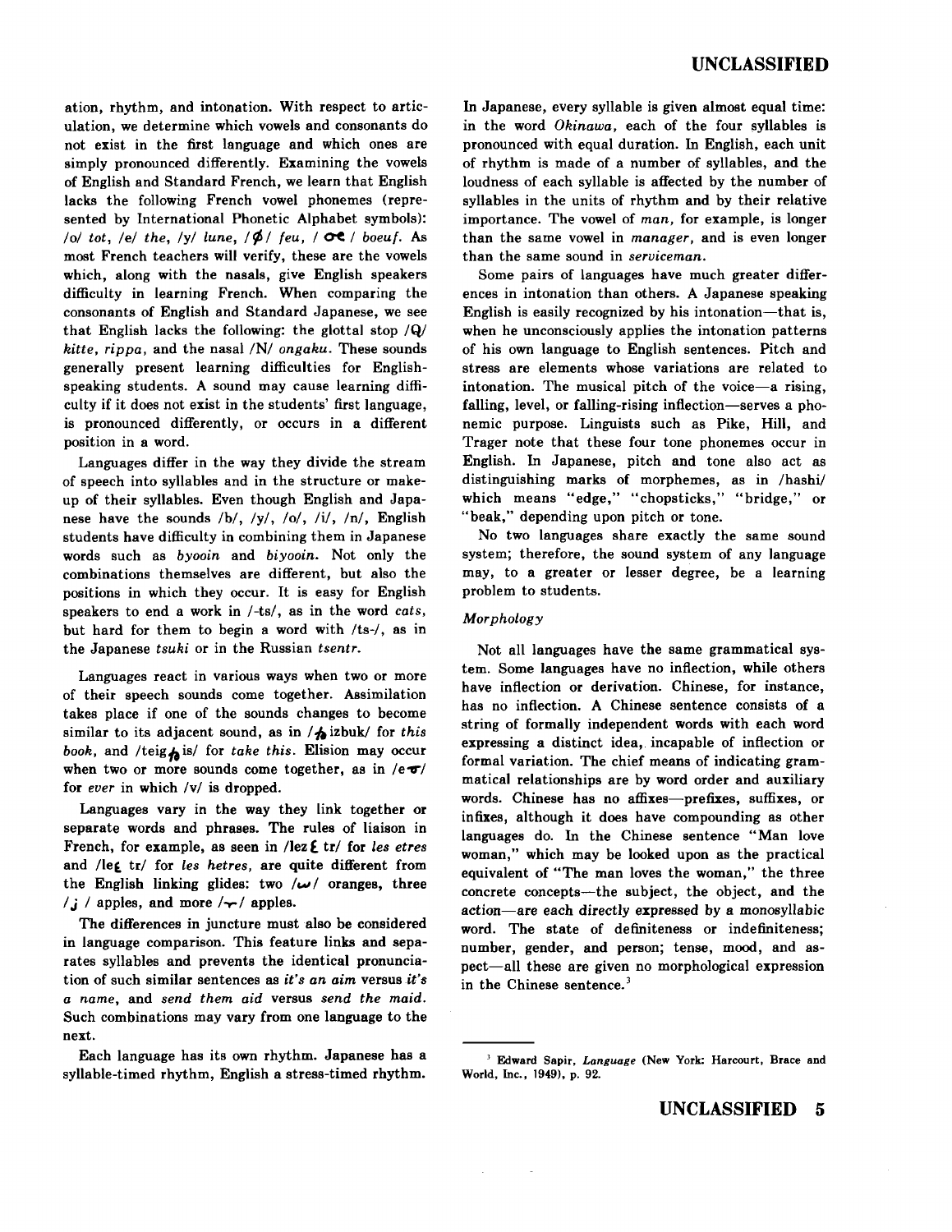On the other hand, many languages, including Japanese, Arabic, and Russian, are highly inflectional and derivational. In Japanese a verb may consist of various linguistic elements, each having a distinct, fixed connotation and separate existence. For example, in the word *omeshiagarasekanemashitaraba,* <sup>0</sup> is an honorific prefix representing the speaker's respect to the listener; *meshiagar* is the stem form of a verb *meshiagaru* meaning "eat, drink, etc.;" *ase* is the infinitive form of the causative auxiliary verb *(r }aseru* meaning "have, let or make someone do something;" *kane* is the infinitive form of a dependent verb *kaneru,* meaning "hesitate or impossible to do something;" and *mashitaraba,* which means "if (someone does something)," is the conditional form of the polite auxiliary verb *masu* representing the speaker's respect to the listener. Therefore, this one Japanese word means "if (you, Sir) hesitate to have (someone) eat (something)."

In relevant languages, inflection and derivation take place in various parts of speech, such as particles, nouns, verbs, and adjectives, to reflect such grammatical distinctions as number, gender, person or case; tense, aspect, modality, voice; etc.<sup>4</sup>

Categories of inflection and derivation in a specific language may differ extensively from those in English, and so may the techniques of inflection and derivation, which may be agglutinative, fusional, or symbolic.<sup>5</sup> Since inflection for gender is limited in English, native English speakers may experience difficulty in learning languages like German, French, Arabic, and Russian, which denote gender by inflectional or derivational changes. English has only three cases-nominative genitive, and objective. The definite article *the* in English does not change its form even for number, case, or gender; hence, a definite article which changes its form may be another source of problems for English-speaking students.

#### *Syntax*

Although adverbs perform a similar function in French and English, they do not always occupy the same relative position in the sentence, e.g., *He rarely speaks* and *Il parle rarement,*

Linguists generally agree that all languages use a subject  $(S)$ , object  $(0)$ , and verb  $(V)$  in their sentences. The relative position of these word-classes differs. Logically, there are six possible orders: SVO, SOV, VSO, VOS, OSV, and OVS. Of these six. however, only three-SVO, SOV, and VSO-normally

 $\omega_{\rm c}$  in  $\omega_{\rm c}$ 

**6 UNCLASSIFIED**

occur." The following are languages whose dominant word orders in declarative sentences are VSO, SVO, and SOV:7

| Group I (VSO):     | Arabic, Hebrew, Ancient Egyptian,<br>Celtic, Polynesian languages                                                                                                                                                                          |
|--------------------|--------------------------------------------------------------------------------------------------------------------------------------------------------------------------------------------------------------------------------------------|
| Group $\Pi$ (SVO): | Romance languages, English.<br>Russian. Chinese. German.<br>Albanian, Greek, Khmer,<br>Vietnamese, all Thai languages<br>except Khamti, Malay, Dutch,<br>Icelandic, Slavonic, Norwegian,<br>Swedish, Danish, Finnish,<br>Estonian. Serbian |
| Group $III$ (SOV): | Japanese, Korean, Turkish,<br>Burmese, Hindi, Navaho, Tibetan,<br>most Australian languages                                                                                                                                                |

This classification is based on the word order of declarative sentences which are unmarked or unaffected by any shifts in emphasis. For example, all of the possible combinations-SVO, SOY, VSO, VOS, OSV, and OVS-occur in Russian, yet only SVO is stylistically neutral. All other combinations cause shifts in emphasis or meaning.

The languages of each group share certain characteristics in terms of the existence of prepositions as against postpositions, the positions of qualifying adjectives in relation to the noun, the position of demonstratives, articles, numerals and quantifiers, etc. All languages of Group I are prepositional, a majority of languages of Group II are prepositional, while most of those in Group III are postpositional. As for the position of qualifying adjectives, the majority of languages of Group I have a general tendency to put nouns before adjectives, while those of Group II and III have either the noun-adjective order, the adjective-noun order, or both. In Group I, an inflected auxiliary always precedes the main verb. In Group III, an inflected auxiliary always follows the main verb. In Group II, the auxiliary precedes verbs in some languages, follows in other languages, and may both precede or follow in still other languages. When the adjective precedes the noun, generally the demonstrative and the numeral do the same. $s$  In comparisons of superiority, if the only order, or one of the alternative orders, is standard-marker-adjective (e.g., Japanese *kore yori ookii.* . . literally "this-than-be big"), then the language is postpositional. With overwhelmingly

• Ibid., p. 86.

<sup>4</sup> Ibid., pp. 108-109.

Ibid., pp. 142-143.

<sup>•</sup> See Joseph H. Greenberg, "Some Universals of Grammar with Particular Reference to the Order of Meaningful Elements,' in *Universals of Language,* ed. Joseph H. Greenberg (Cambridge: M.I.T. Press, 1966).

<sup>7</sup> Ibid., pp. 108-109.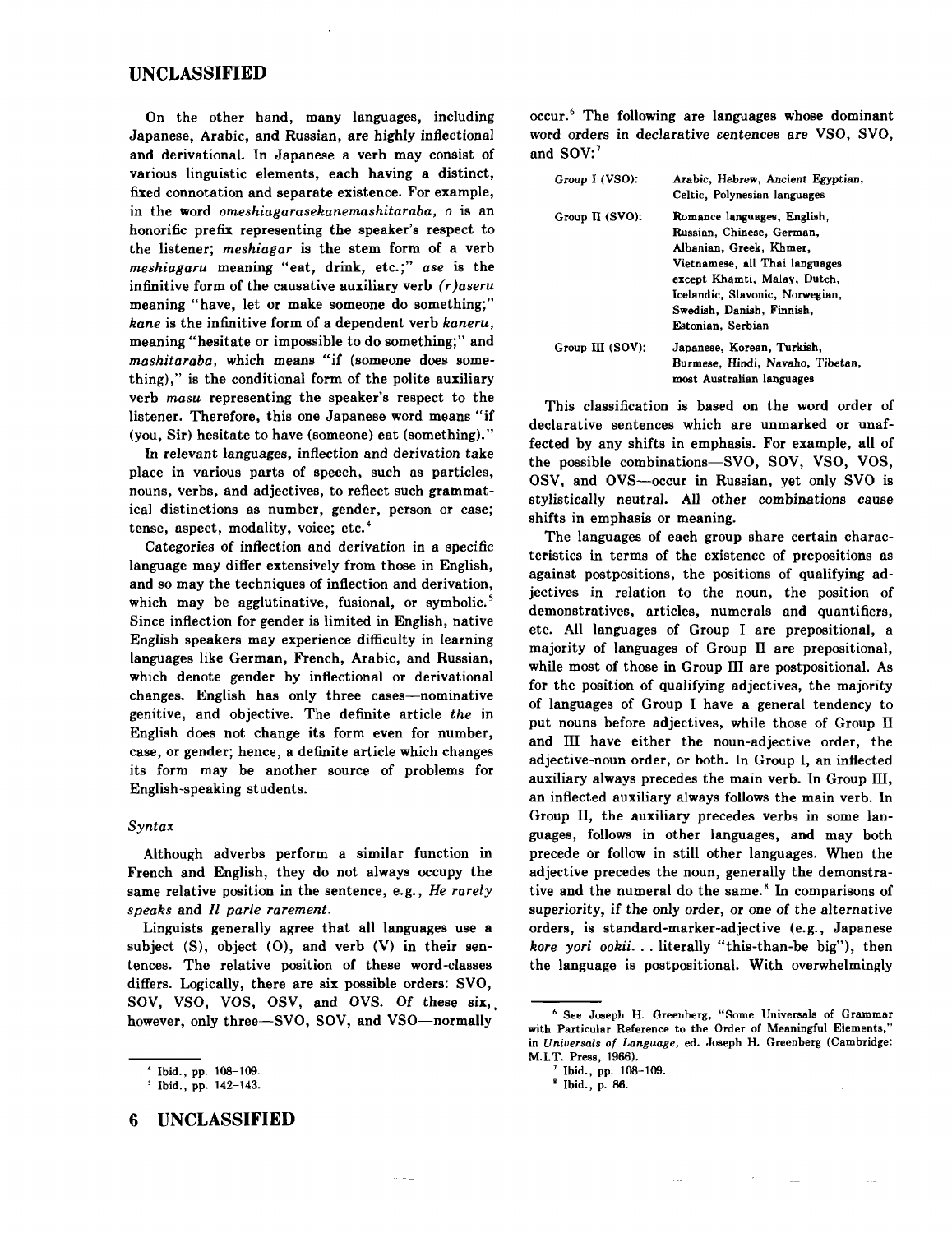more than chance frequency, if the only order is adjective-marker-standard *(bigger than this),* the language is prepositional. <sup>9</sup>

If factors other than word order could be ignored, English-speaking students would have less difficulty learning such languages as French, Italian, Russian, or Chinese, which are members of Group Il, than those of Group I or Group III. English shares the fewest common features with the languages in Group  $III$ , it has more common features with the languages of Group I, and it shares the greatest number of common features with the languages of Groups II. Thus, English-speaking students may find Spanish easier to learn than Hebrew, and Hebrew easier than Turkish, as far as word order is concerned.

#### *Lexicology*

English-speaking students may find vocabularies of some languages easier to learn than those of other languages. This may be due to genetic relationship, borrowing of words, and/or loan translation.

Languages derived from the same original source have a genetic relationship: two or more languages existing today, or known to us from an earlier period through written records, can be demonstrated to be derived from earlier language.<sup>10</sup> This genetic relationship can be demonstrated by a method which involves the, establishment of sets of regular correspondences between the languages compared. These sets of corresponding words, called cognates, refer to the same thing or almost the same thing, and in many cases look and/or sound alike, as English *man* and German *Mann.*

Two languages may have certain resemblances because of the borrowing of words. Chinese, for example, has flooded the vocabularies of Korean, Japanese, and Annamite for centures. English borrowed an immense number of words from Norman French and Latin. Arabic has permeated Persian and Turkish; and Siamese, Burmese, and Cambodian bear the unmistakable imprint of Sanskrit and Pali.<sup>11</sup>

The phrase "loan translation" refers to a word that is formed in one language by translation of the constituent parts of the word-prefix, root, and possibly suffix-from some other language, usually Latin or Greek. Consequently, this phenomenon is most commonly found in languages not derived from Latin, such as German and the Slavic languages and even a non-indo-European language like Hungarian. Yet Russian, which is otherwise somewhat more difficult because of its non-Latin writing system, may be easier for English-speaking students to learn because both Russian and English produce compound words in the same way. For example, once the student has learned the Russian word *pisat',* meaning "to write," and the Russian prepositions *v, pod, pri,* and *pro,* which respectively mean "in," "under," "to," and "before," he immediately has passive or cognitive control of words he as never seen; *opisat'* means "to (write in) inscribe," *podpisat',* "to (write under) subscribe," *pripisat",* "to (write to) ascribe," and *propisat",* "to (write before) prescribe."

Students of German will find German words easy to learn for the same reason. The words, *einschreiben, unterschreiben, zuschreiben,* and *uorschreiben,* are the equivalents of the English words, "inscribe," "subscribe," "ascribe," and "prescribe." Once the root has been learned, other combinations can be recognized at sight. For example, *pisatel',* like *Schriftsteller,* means a "writer," *pis'mo,* like *Schreiben,* means a "letter," and *pis'mennyj stol,* like *Schreibtisch*, means a "writing desk."

It is true that students may experience confusion because two words sound and look alike. When they see a familiar-looking word in a foreign language, they may expect the foreign word to mean exactly the same thing and to occur in exactly the same environment as in their native language. But this is not always so. Generally speaking, however, students of foreign languages find cognate words or words related to their native language easier to remember than words that are totally unfamiliar to them.

On the basis of the examination of genetic relationships as well as the evidence of loan translation and borrowings, it can be concluded that languages such as Japanese, Korean, Arabic, Hebrew, Chinese, Vietnamese, and Turkish, which possess no cognates or words related to English, consequently would, in this respect, be harder to learn than those languages having a great number of words which resemble English words.

#### *Writing System*

Some languages use the same alphabet as Englishthe Latin alphabet, others do not. Such languages as Turkish, French, Italian, and Spanish use the Latin alphabet with minor variations. There is little need to include handwriting drills as part of a foreign-language course if the students' native language uses the same alphabet. However, languages with different scripts,

# **UNCLASSIFIED 7**

 $\epsilon^2$ 

v Ibid., p. 89.

<sup>10</sup> Roy Andrew Miller, *The Japanese Language* (Chicago: University of Chicago Press, 1967), p. 60.

<sup>&</sup>quot; Sapir, pp, 192-193.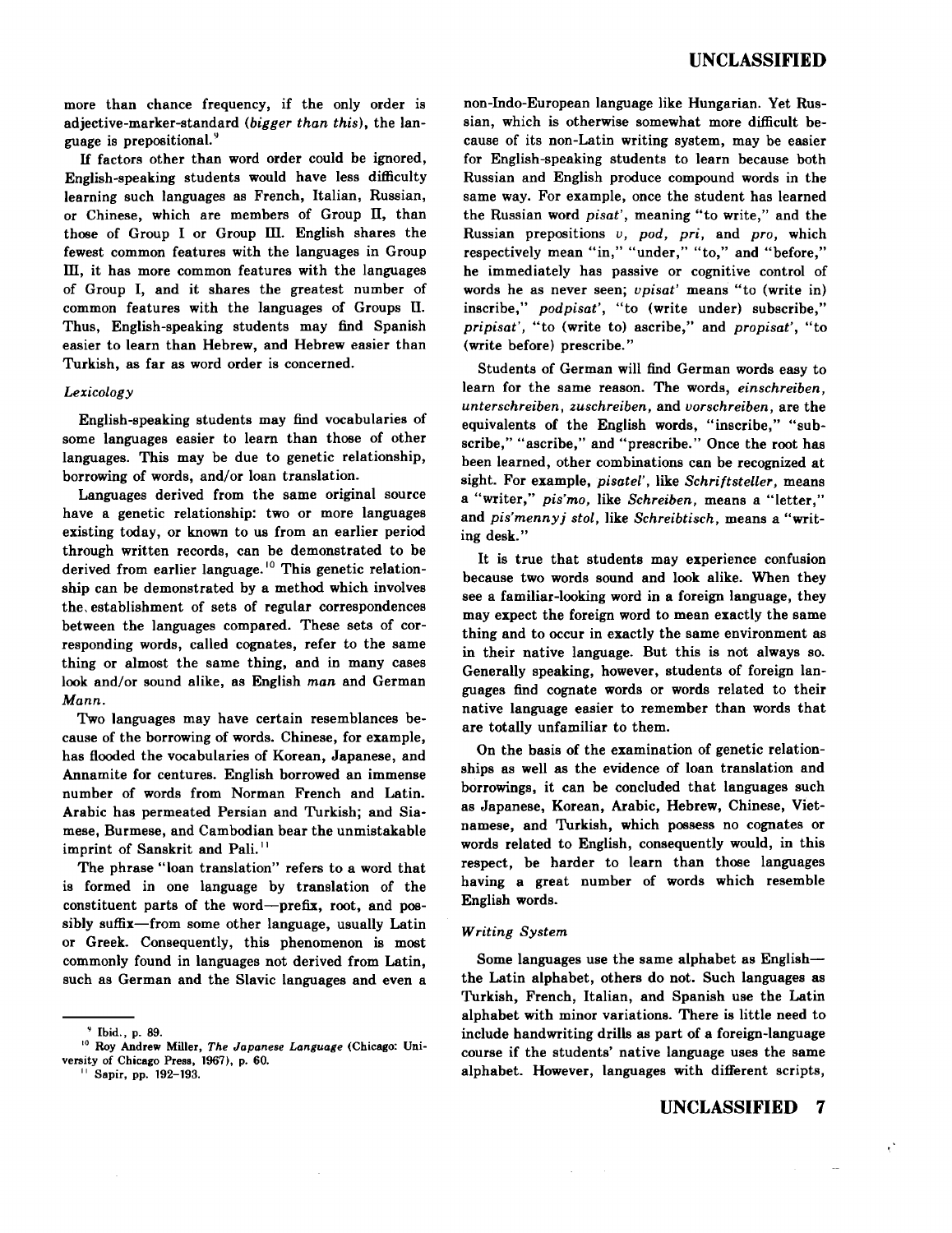such as Cyrillic in Russian, Alifba in Arabic, Alepbet in Hebrew, Hiragana and Katakana and Chinese characters in Japanese, Hangul and Chinese characters in Korean or in Chinese, may present problems.

The Russian alphabet has 33 symbols and no variations. The Arabic alphabet consists of 28 consonantal symbols and a number of vocalic symbols. Each of the 28 symbols can change its form depending upon its location-whether independent or in the initial, medial, or terminal position of a word. Twenty-two of the Arabic letters have four variations, the remaining six have two variations each. This makes 100 variations to memorize. Hebrew has 22 original symbols and a new additional one. Five symbols each have two variations and the remaining 18 have one fixed form. This makes a total of 28 written symbols.

Probably the most difficult aspect of the Arabic and Hebrew writing systems is that vowels are never represented in written material except in poetry and children's books. In order to read written material, students must correctly guess missing vowels and reconstruct words which match the context. We can illustrate this difficulty by asking a speaker of English to guess the missing vowels in the combination of three consonants FRM. Depending upon the context, FRM could be anyone of many words, e.g., *form, frame, firm, from, forum, farm.*

The Japanese Katakana and Hiragana consist of 46 symbols each and 2 auxiliary symbols. The Katagana traditionally is used to represent proper nouns of foreign origin, foreign loan words, some onomatopoetic words, and some technical terms. The Hiragana is used to write postpositions, inflectional endings of verbs, adjectives and the copula, and all auxiliary verbs. In addition to the 94 symbols and signs, Chinese characters are used to represent nouns, stems of verbs, adjectives and other parts of speech.

The Ministry of Education in Japan has selected 1,850 Chinese characters for daily use, and recommends the use of Chinese characters be limited to this range, if possible. This does not mean, however, that any written Japanese material can be read with the knowledge of only 1,850 characters. Nelson's Japanese-English Character Dictionary contains 5,000 characters, with more than 10,000 current readings and almost 70,000 compounds in current use. Korea, which uses 24 Hangul alphabets and Chinese characters in its language, has tried to limit the use of Chinese characters to about 1,300 for normal use. Students of Chinese generally feel comfortable reading articles in Taiwan newspapers if they can recognize about 1,500 characters. This indicates that in Korean, Japanese, and Chinese, students would feel reasonably comfortable if they learned about 2,000 characters.

Even if the use of Chinese characters were limited to 2,000, students of Japanese would have great difficulty mastering them. In Japanese, a Chinese character has more than one reading, in both Korean and Chinese only one. Multiple readings developed when Japan imported Chinese characters and superimposed them on its existing sound system, while importing also the Chinese sound system. And as the sound of certain characters in Chinese changed, Japan imported these sounds as well. For example, the Chinese character  $3 \xi$  has six readings,  $yu(ku)$ , *i(ku), oko(nau)* in indigenous Japanese readings, and *koo, gyoo, an* in Chinese readings. *Koo* is called the Han sound, g *yoo,* the Wu sound, and *an,* the Tang sound. Every one of the six readings is equally important and must be memorized. The Han sounds were imported from the Changan region during the Tang dynasty and modified into Japanese pronunciation style, the Wu sounds imported from the downstream area of the Yangtzechiang during the Sui-Tang dynasty, and the Tang sounds imported after the Sung dynasty. Nelson's dictionary indicates there is an average of two readings per Chinese character. This means that students of Japanese must learn about 2,000 characters along with more than 4,000 readings, while students of Korean and Chinese must learn only 2,000 characters with about 2,000 readings.

Looking up Chinese characters in a dictionary presents special problems for the student. The procedure for finding a character in a dictionary involves the following steps:  $(1)$  determine the radical<sup>13</sup> of the character, count the strokes of the radical, and find the radical number on a chart; (2) search the dictionary for that radical number; (3) count the number of strokes in the non-radical part of the character and then, slowly search each page until the tiny numeral opposite the radical equals the stroke-count; and (4) study the main-character entries nearby to find the one desired.

This complex procedure implies that students of Japanese, Korean, or Chinese would probably require

<sup>&#</sup>x27;2 Andrew N. Nelson, *The Modern Reader's Japanese-English Character Dictionary* (Rutland: Charles E. Tuttle Company, 1975), p. 1001.

<sup>&</sup>lt;sup>13</sup> There are 214 basic elements or radicals or elementary ideographs forming categories of sense and combined with phonetics to form phonograms whose meaning they suggest. See Mario Pei, *Glossary of Linguistic Terminology* (New York: Doubleday and Company), p. *zzt,*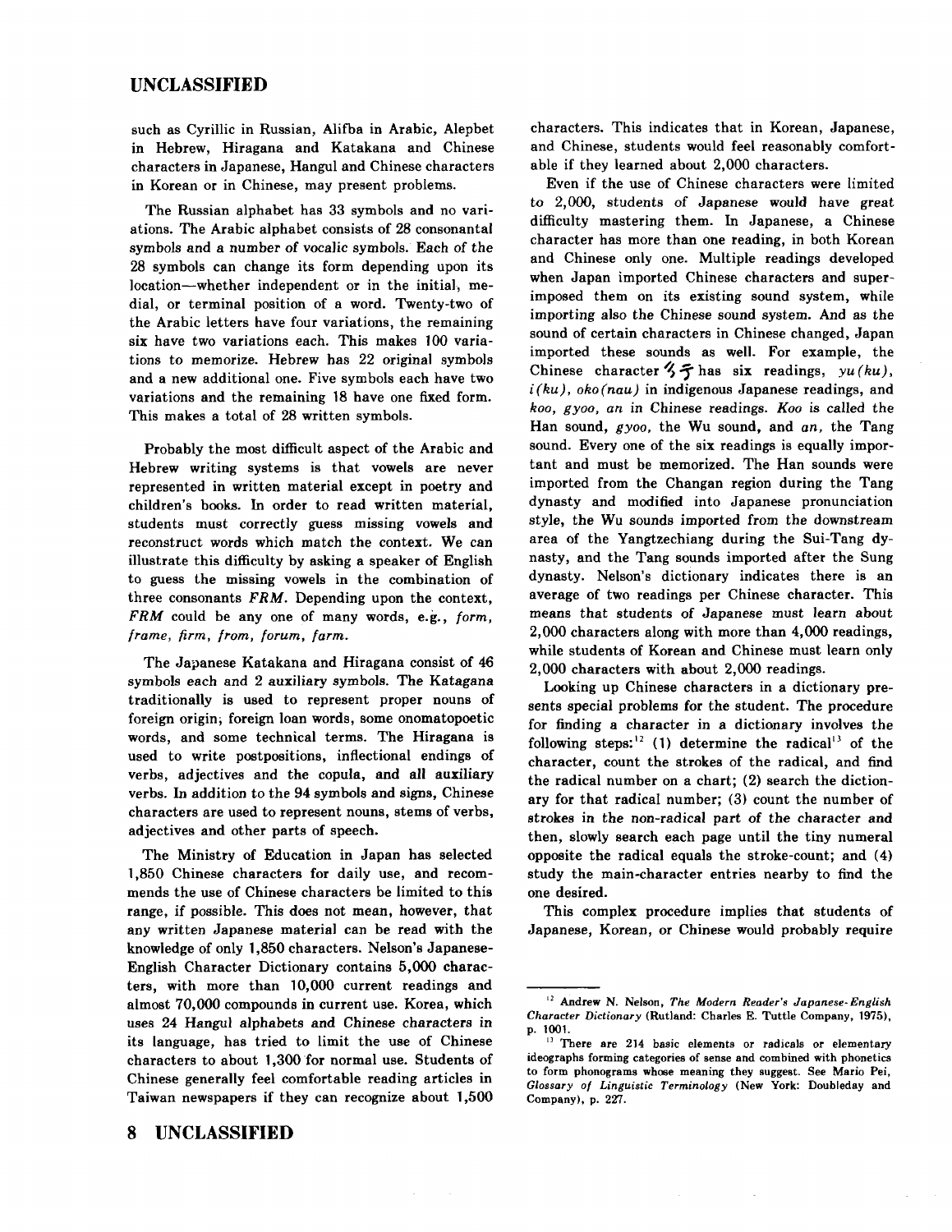more time to finish a PQE than would students of alphabetical languages, assuming that all language PQEs have approximately the same level of difficulty, length of text, grading system, and number of unfamiliar words. This can easily be proven. Give a set of totally unfamiliar words in various languages to students who know little of a language except how to look up words in a dictionary. Students of Spanish, French, German, or any other alphabetical language, will finish their task much more quickly than students of Chinese, Japanese, or Korean.

We can conclude that Japanese has the most difficult writing system among those languages which use non-Latin alphabets. In addition to 94 Hiragana, Katakana, and auxiliary symbols, Japanese has Chinese characters each of which has more than one reading. Next is Korean, which has Hangul in addition to Chinese characters. The Chinese writing system is third, followed by the Arabic system, which has 100 symbols, and Hebrew with 28 symbols. Students of Hebrew are also required to redeem missing vowels while reading Hebrew texts. The Russian writing system, with 33 symbols and no variations, may be the easiest to learn among those of languages which use non-Latin alphabets.

## *Stylistics*

We have examined differences in sound, grammar, vocabulary, and writing systems of a number of languages. In order to complete our differential analysis, we must also study the stylistic differences, that is, the ways in which languages differ in the production of complete utterances in any given situation. In order to function in a foreign language, it is not sufficient to know only words and phrases. One language may require a simple utterance in a given situation, while another language may require several different utterances.

In languages like Japanese, Korean, and Turkish, factors such as sex, age, degree of intimacy, and social position play a great part in the choice of a level of speech in a particular situation. The levels of politeness of speech and its formations in Japanese, for instance, are quite complex, involving morphological and syntactical changes. The following is Prideaux's illustration of the various formations which a verb may have in order to show different levels of politeness. <sup>14</sup>

| Non-Formal                                         | Formal                                                    |  |  |  |  |  |  |  |
|----------------------------------------------------|-----------------------------------------------------------|--|--|--|--|--|--|--|
| Plain                                              |                                                           |  |  |  |  |  |  |  |
| yomu                                               | vomimasu                                                  |  |  |  |  |  |  |  |
|                                                    | Polite (Honorific)                                        |  |  |  |  |  |  |  |
| oyomi ni naru<br>ovomi asobasu<br>vomateru         | oyomi ni narimasu<br>ovomi asobashimasu<br>vomaremasu     |  |  |  |  |  |  |  |
| ovomi ni narareru<br>oyomi asobasareru<br>ovomi da | oyomi ni nararemasu<br>oyomi asobasaremasu<br>oyomi desu  |  |  |  |  |  |  |  |
|                                                    | Polite (Humble)                                           |  |  |  |  |  |  |  |
| yomasete itadaku<br>oyomi suru<br>ovomi itasu      | vomasete itadakimasu<br>oyomi shimasu<br>ovomi itashimasu |  |  |  |  |  |  |  |

The Japanese verb *yomu* means "to read." All the above expressions, except the seventh, eighth, and ninth, are synonymous, meaning "(someone except I) read(s)," but they differ in stylistic and social connotations. The above-mentioned exceptions mean "I read. "

The stylistics of courtesy vary considerably from language to language; equivalent expression may be a matter of vocabulary in one language and of grammar in another. For example, the difference between plain and polite style may be expressed by Chinese *ni* and *nin,* French *tu* and *uous,* and German *du* and *Sie-a* matter of vocabulary.

Levels of speech in Japanese, however, have not been fully researched because a great many levels of politeness are available to the speaker of colloquial Japanese, and the differences between certain of the levels are often very delicate and difficult to define. Yet this is an integral and productive part of the language which often seems quite elusive to Englishspeaking students. Languages that possess such levels of speech are usually harder for English-speaking students to learn than those that do not.

#### *Conclusion*

One measure of difficulty in learning a foreign language is the degree to which the language differs from the students' native tongue. Although this analysis may not permit us to rank languages precisely according to learning difficulty, it will at least help us identify which languages have the greatest number of linguistic features different from those of English and are, therefore, relatively more difficult to learn. The chart below illustrates the differences between some of the languages taught at the National Cryptologic School and English.

<sup>14</sup> Gary D. Prideaux, *The Syntax of Japanese Honorifics* (The Hague: Mouton, 1970), p. 17.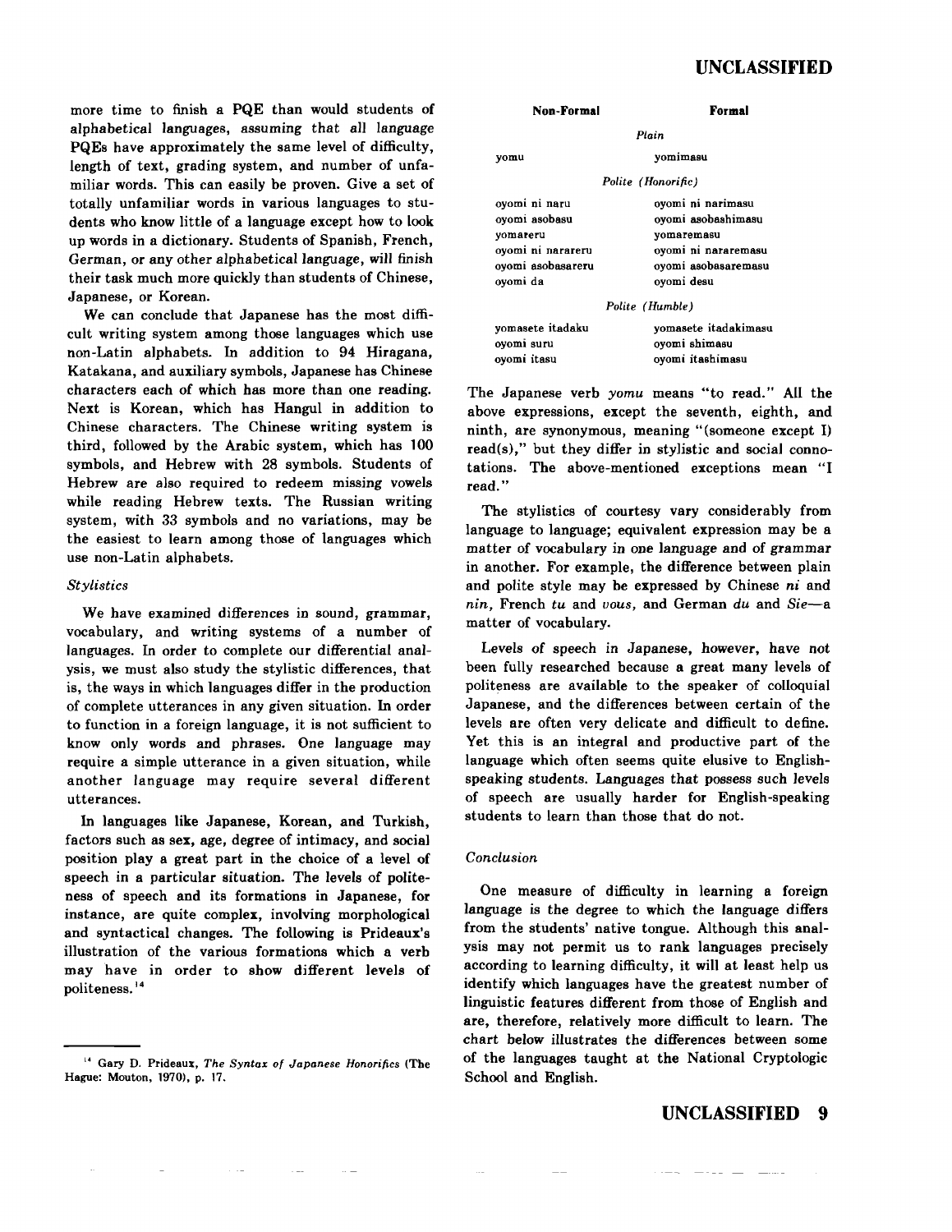| Basic Characteristics of Selected Languages Which Differ From English |                    |                           |                           |                    |                                                                  |                    |                           |                    |  |
|-----------------------------------------------------------------------|--------------------|---------------------------|---------------------------|--------------------|------------------------------------------------------------------|--------------------|---------------------------|--------------------|--|
|                                                                       | Phonology          | Morphology                | Syntax                    | Lexicology         | Writing System<br>$\overline{2}$<br>$\mathbf{3}$<br>$\mathbf{I}$ |                    |                           | <b>Stylistics</b>  |  |
| Arabic                                                                | $\mathbf x$        | $\mathbf x$               | $\pmb{\mathbf{x}}$        | $\pmb{\mathbf{x}}$ | $\pmb{\mathbf{x}}$                                               |                    |                           |                    |  |
| Chinese                                                               | $\pmb{\mathbf{x}}$ |                           |                           | $\pmb{\mathbf{x}}$ | $\boldsymbol{\mathrm{x}}$                                        | $\mathbf{x}$       |                           |                    |  |
| French                                                                | $\pmb{\mathbb{X}}$ | $\boldsymbol{\mathrm{x}}$ |                           |                    |                                                                  |                    |                           |                    |  |
| German                                                                | $\mathbf x$        | $\pmb{\mathbf{x}}$        |                           |                    |                                                                  |                    |                           |                    |  |
| Hebrew                                                                | $\pmb{\mathbf{X}}$ | $\mathbf{x}$              | X                         | $\pmb{\mathbf{x}}$ | $\pmb{\mathbf{x}}$                                               |                    |                           |                    |  |
| Italian                                                               | $\pmb{\mathbf{x}}$ | $\pmb{\mathbf{x}}$        |                           |                    |                                                                  |                    |                           | $\cdot$            |  |
| Japanese                                                              | $\pmb{\mathbf{x}}$ | $\pmb{\mathbf{x}}$        | $\boldsymbol{\mathrm{x}}$ | $\pmb{\mathbf{x}}$ | $\pmb{\mathbf{x}}$                                               | $\pmb{\mathbf{x}}$ | $\boldsymbol{\mathrm{x}}$ | $\pmb{\mathbf{x}}$ |  |
| Korean                                                                | $\pmb{\mathbf{x}}$ | $\mathbf x$               | $\boldsymbol{\mathrm{x}}$ | $\pmb{\mathbf{x}}$ | $\boldsymbol{\mathrm{x}}$                                        | $\mathbf{x}$       |                           | $\pmb{\mathbf{x}}$ |  |
| Russian                                                               | $\pmb{\mathbf{x}}$ | $\pmb{\mathbf{x}}$        |                           |                    | $\pmb{\mathbf{x}}$                                               |                    |                           |                    |  |
| Spanish                                                               | $\pmb{\mathbf{X}}$ | $\boldsymbol{x}$          |                           |                    |                                                                  |                    |                           |                    |  |
| Turkish                                                               | $\pmb{\mathbf{X}}$ | $\pmb{\mathbf{x}}$        | $\mathbf{x}_{\perp}$      | $\mathbf x$        |                                                                  |                    |                           | $\pmb{\mathbf{x}}$ |  |
| Vietnamese                                                            | $\pmb{\mathbf{x}}$ | $\pmb{\mathbf{x}}$        |                           | $\pmb{\mathbf{x}}$ |                                                                  |                    |                           |                    |  |

*Phonology:* No two languages share exactly the same set of sounds, catenation, rhythm, stress, tone, pitch, etc., and therefore the sound system of any language may to a greater or lesser degree cause a learning problem for students.

*Morphology:* Languages with no inflection are easier to learn than those with inflection or derivation. Those languages which have inflectional or derivational differences are noted here. Only Chinese lacks these differences.

 $\sim$ 

*Syntax:* English-speaking students will probably find the word order of Group IT languages the easiest to learn. Noted here are only those languages classified in Groups I and IT.

*Lexicolog*y: Some languages resemble each otber in their vocabularies because of cognates, borrowed words and loan translations. Those languages which do not have words which resemble, or are related to, English words are noted here.

*Writing System:* Some languages use written symbols which are totally different from the Latin alpha-

## **10 UNCLASSIFIED**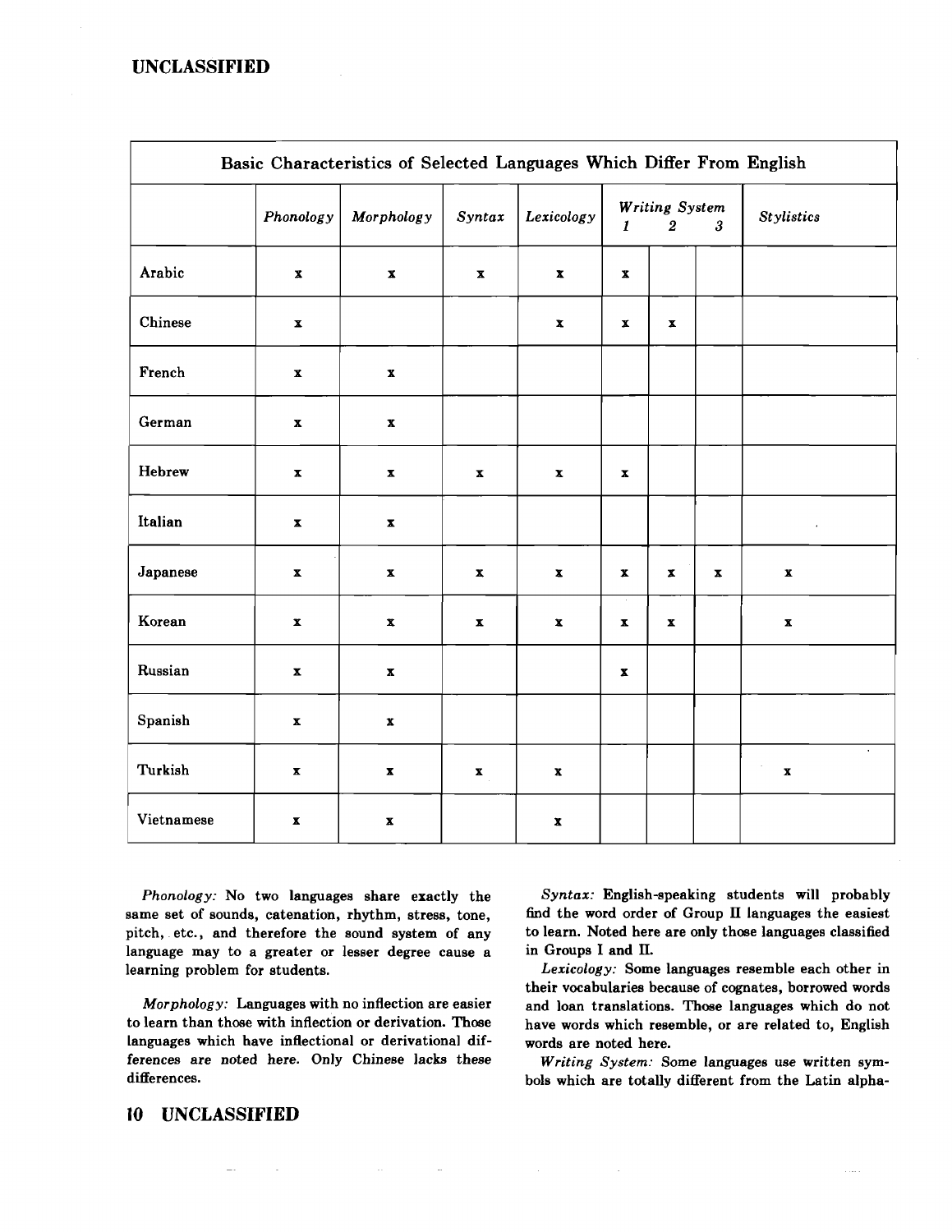betical system. Column 1 under this category indicates those languages which do not use the Latin alphabet, column 2 those languages which have more than 1,000 written symbols, and column 3 those languages that have more than one reading for each written symbol.

*Stylistics:* Those languages which employ various levels of speech that involve not only lexical but also morphological and syntactical changes are indicated here.

Japanese is the only language that has a mark in every column: it has a very difficult inflectional and derivational system; a word order quite different from English; no words related to or derived from English other than a small number of loan words; a writing system which has an enormous number of symbols, all totally different from the Latin alphabet and each having more than one reading; and various levels of politeness in speech. This analysis suggests that Japanese is probably the most difficult language for English-speaking students.

Except for its writing system, Korean seems to be as difficult as Japanese. It has linguistic features similar to Japanese. The only advantage which students of Korean can enjoy over students of Japanese is that, with few exceptions, a Chinese character has only one reading in Korean.

Chinese seems to be much easier than either Japanese or Korean: it has no morphological system, since it has absolutely no morphological changes, and its syntax closely resembles that of English. Chinese, however, has an enormous number of written symbols, all completely different from the Latin alphabet. Even though students may find Chinese grammar the easiest among modern languages, the Chinese characters are extremely difficult.

If we compare Arabic and Hebrew with Japanese and Korean, we find that the latter are more difficult. Japanese and Korean have the SOV word order while Arabic and Hebrew have the VSO word order. As we stated above, the VSO word order is closer to the SVO word order than the SOY order. Japanese and Korean are postpositional while Arabic and Hebrew are prepositional, as is English. Japanese and Korean have the relative expression/noun order while Arabic and Hebrew have the noun/relative expression order which appears in English. Japanese and Korean have the main verb/auxiliary verb order while Arabic and Hebrew share with English the auxiliary verb/main verb order. Moreover, Japanese and Korean have more difficult writing systems than Arabic and Hebrew.

Finally, Japanese and Korean have various levels of speech, while Arabic and Hebrew do not.

If we compare Turkish with Japanese and Korean, Turkish appears to be easier. All three belong to the SOY language group, naturally sharing most of the syntactical features. All are highly inflectional and derivational. None shares any cognates with English or has any words related to English. All three have various speech levels which involve morphological and syntactical changes. Turkish, however, has a very easy writing system while Japanese and Korean have extremely difficult ones.

Although the chart does not clearly show a difference among Arabic, Hebrew, and Turkish, Arabic appears to be the most difficult, Hebrew the easiest. Arabic has a more difficult sound system, morphological system, and writing system than Turkish, while Turkish has a more difficult syntactical system and various levels of speech that do not exist in Arabic. Turkish is more difficult than Hebrew because Turkish has a more difficult syntax and various levels of speech that do not exist in Hebrew, but Hebrew has a more difficult writing system than Turkish.

Hebrew, however, is more difficult than Russian or Vietnamese. Hebrew has a more difficult syntax, vocabulary, and writing system than Russian and has a more difficult syntax and writing system than Vietnamese. Between Russian and Vietnamese, Russian appears to be more difficult. Russian has a more difficult morphological system and a somewhat more difficult writing system than Vietnamese.

Among Vietnamese, German, French, Italian, and Spanish, Vietnamese may be the most difficult. Vietnamese shares no cognates with English while the others do. Next to Vietnamese, German may be the most difficult for English-speaking students to learn for German has a difficult syntactical feature, the discontinuity of the predicate, which the others lack. Among French, Italian, and Spanish, there also seems to be only a slight difference in difficulty. It appears that these three are the easiest languages for Englishspeaking students to learn.

We may summarize what we have discussed by using the mathematical symbol  $(>)$ , where "A $>$ B" means "A is more difficult than B." Our summary can be formulated as follows:

- A. Japanese>Korean>Chinese
- B. Japanese>Korean>Arabic>Turkish Hebrew>Russian>Vietnamese>German> French/Italian/Spanish